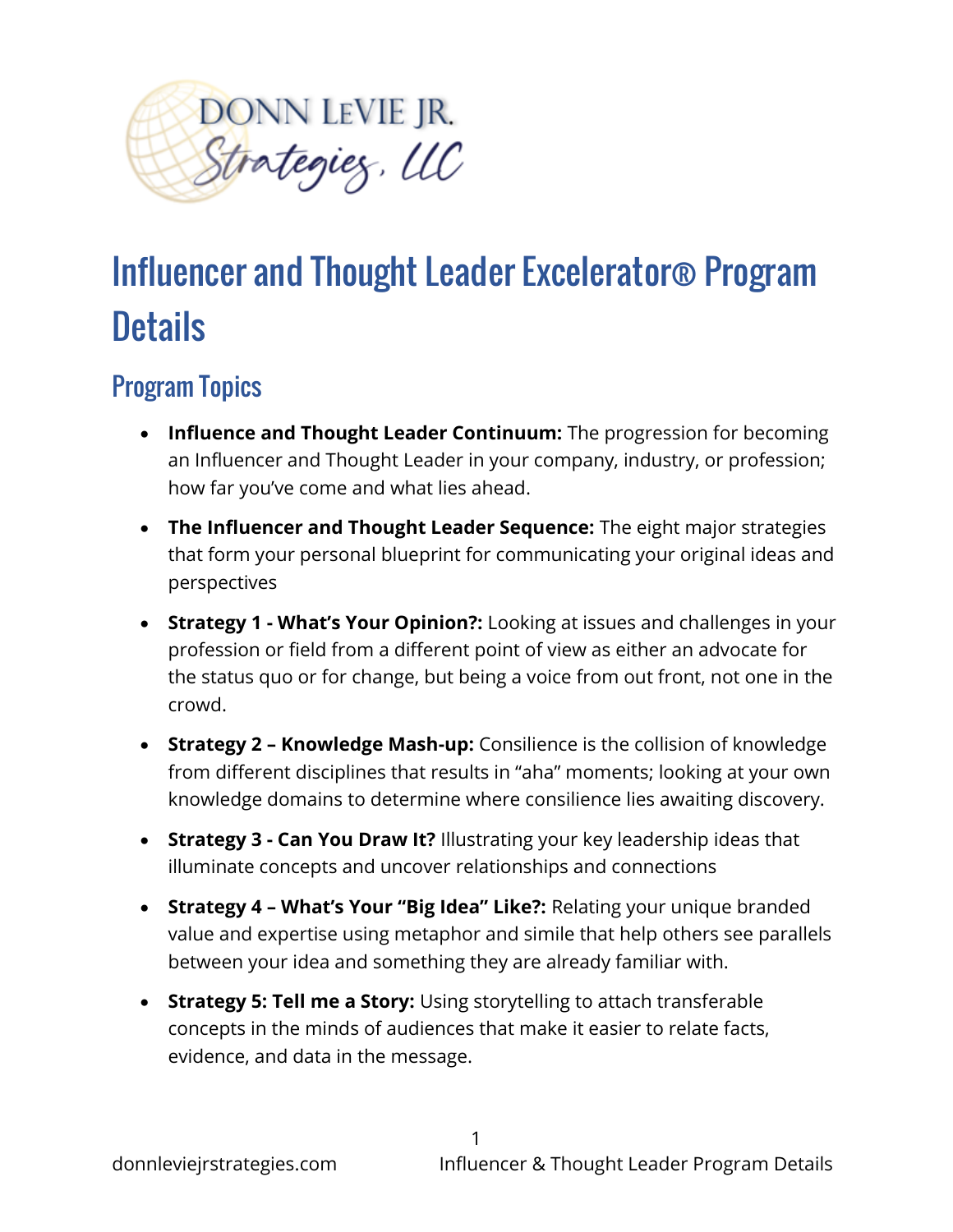

- **Strategy 6: Did You Say That?** Enhancing your Influencer and Thought Leader standing by creating your own quotable bits of wisdom (because "thought followers quote from the lives of interesting people while thought leaders lead interesting lives others quote from"-sorry, that's taken) that edifies the message and entertains your audience at the same time.
- **Strategy 7: Who Knows You? Who Knows Your Work?** Leveraging and protecting your creative portfolio of books, keynotes, social media presence, articles in professional journals, conference presentations, blogs, podcasts, etc. to extend and expand your influence.
- **Strategy 8: The Many Faces of Your Brand:** Your brand is the perception of value that decision makers, clients and customers believe you offer. It's all the ways your personal and professional presence is conveyed to others that distinguishes you in the minds of those who seek your influence and leadership.

## What You'll Get From This Program

The Influencer and Thought Leader Excelerator Program will re-ignite your creativity, put a higher trajectory on your career development, and better position you to accelerate your personal and professional career goals.

Here's what you can expect:

- You'll have more valuable perspectives on how to leverage your intellectual property and discover new ways of conveying your unique vision
- The Influence and Thought Leader Continuum™ that will serve as your guideposts for the quickening of your accomplishments
- Participate in a highly collaborative program and reap the benefits of synergy, momentum, and accountability
- Uncover the more profound wisdom and insight of your current intellectual property to extract more value, more influence, and more opportunity
- Engage with other participants in the program as they discover their own path through the Influencer and Thought Leader Continuum to discover motivating ideas for your own.